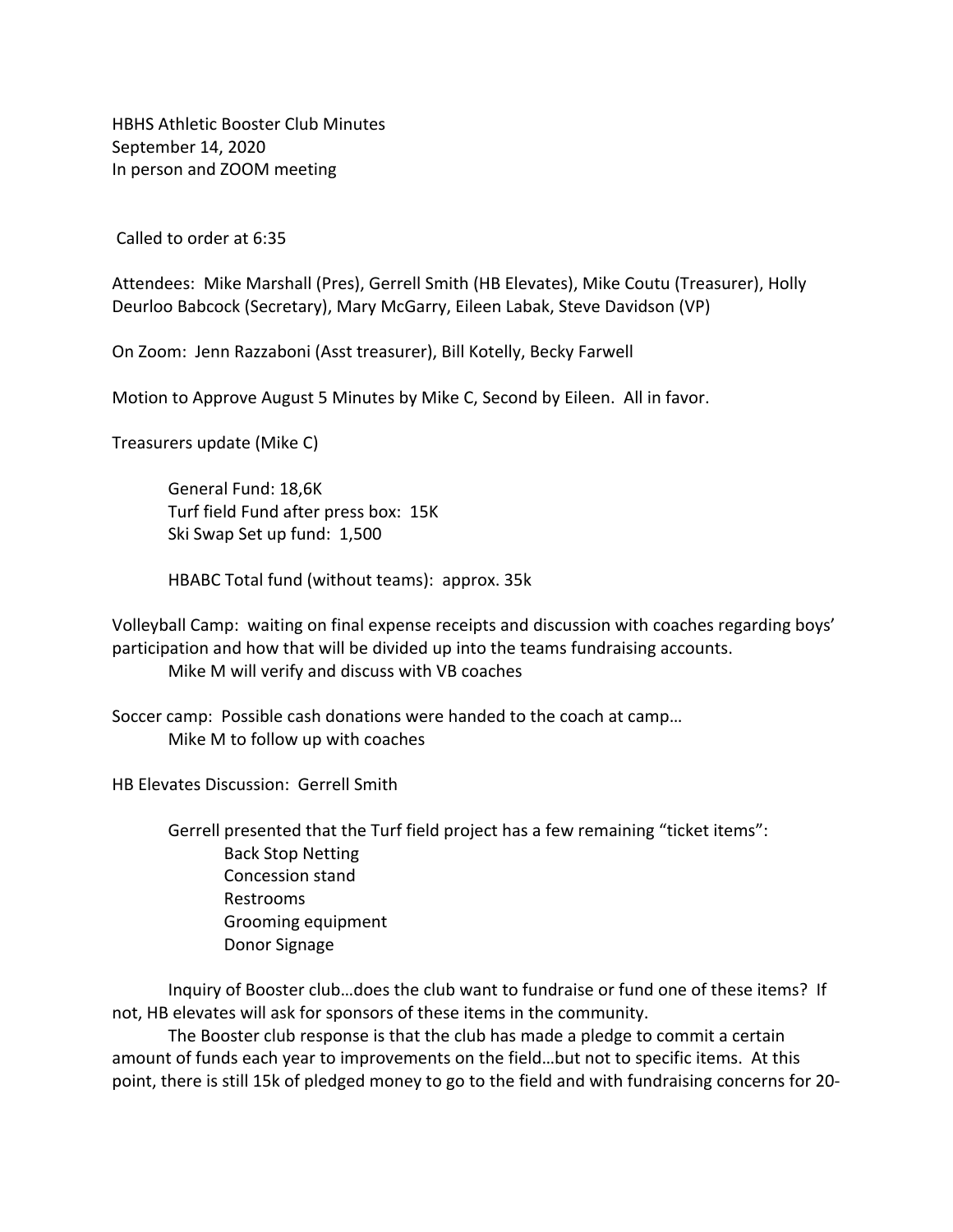21, the club has not made a commitment for this year, but will consider it. HB elevates does not need to concern itself with overlapping with the clubs intentions for specific items on the field

Also reviewed HUDL for the turf field. After meeting with HUDL this summer, it was determined that they are not camera ready for outside implementation. However, once the team (AD, coaches, booster club board members) feels like it is ready, the booster club would entertain a proposal for funding the installation of the cameras, however, teams would need to pay (out of their fundraising accounts) for their portion of the subscription. This is the model used for indoor HUDL

Finally, in the discussion with Gerrell, the club clarified that the club is not going to fundraise for the field (HB elevates)…we have our main fundraisers set. However, many of our teams would like more opportunities to raise funds through volunteering (HB HELPS) and the club could coordinate student power for upcoming fundraising events for HB Elevates.

Active Business –

Ski Swap Discussion: Is it possible?

Factors: COVID, social distancing and masking, Nashua HS is closed, can we protect volunteers? Can we protect customers? Can we do an outside only event?

After much discussion of the complexities of social distancing, sanitation, etc, there are additional concerns relating to the loss of our main vendor.

Would we be better off to spend the year looking for new vendors and possibly and new location?

Motion to postpone the ski swap until 2021 by Mike C, seconded by Mary. Unanimous vote of approval

Golf Tournament (Steve Presented) – set for October 16

Steve presents sponsorship spreadsheet and requested help from the members on reaching out for support…

> Send letters/emails, make calls, visit Members will review the list and sign up on the spreadsheet Discussion of Family sponsorships as well Signs for Hole sponsors/banners

Registration for Golfers is up and running

Marketing plans: